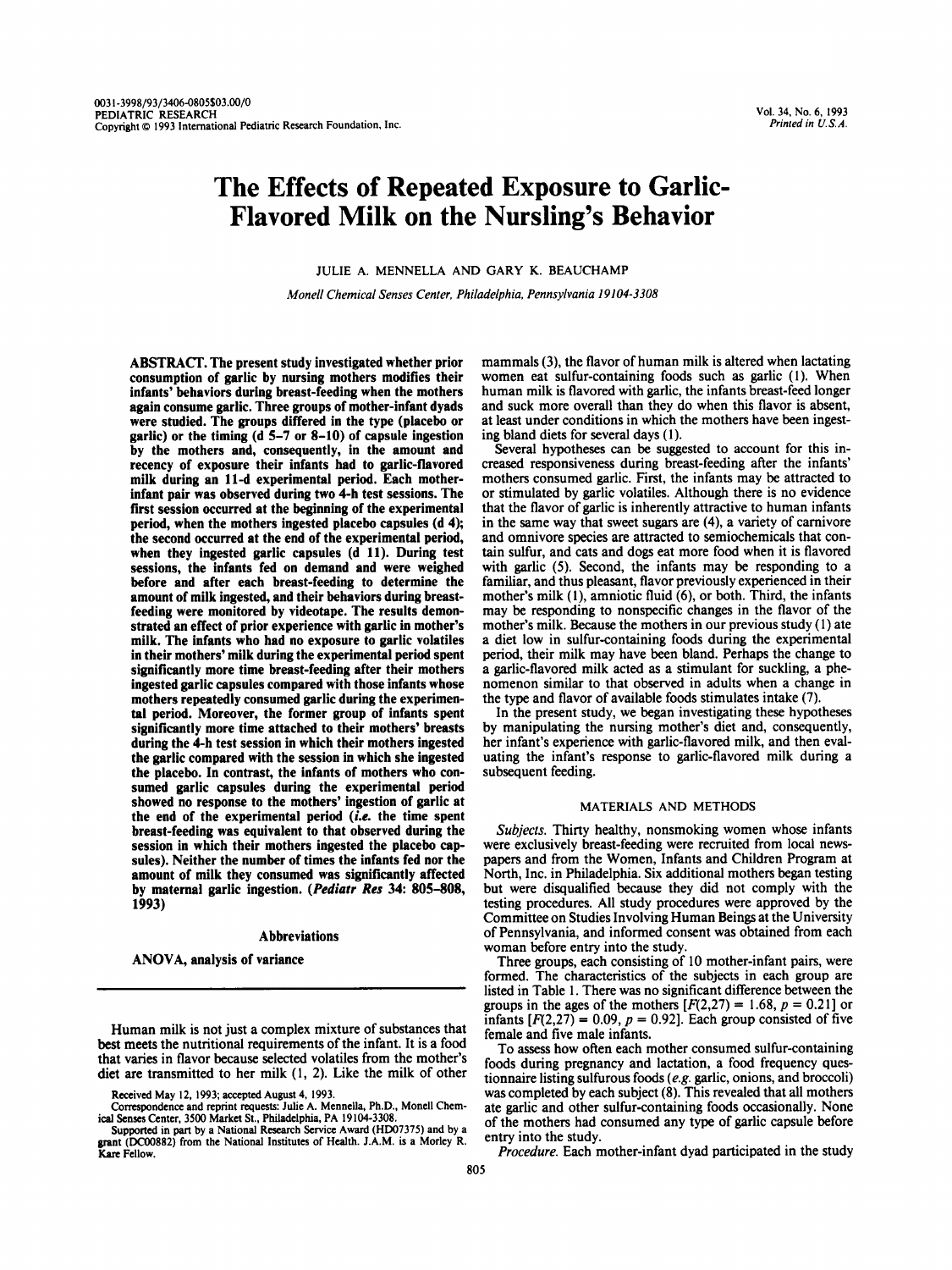|                             | Group 1<br>(No recent<br>exposure to<br>garlic) | Group 2<br>(Garlic exposure<br>on $d$ 5–7) | Group 3<br>(Garlic exposure)<br>on $d_8-10$ |
|-----------------------------|-------------------------------------------------|--------------------------------------------|---------------------------------------------|
| Mother's age $(y)$          |                                                 |                                            |                                             |
| $Mean \pm SD$               | $31.7 \pm 1.3$                                  | $28.0 \pm 1.3$                             | $30.8 \pm 2.0$                              |
| Median                      | 33.0                                            | 27.5                                       | 32.0                                        |
| Infant's age $(d)$          |                                                 |                                            |                                             |
| Mean $\pm$ SD               | $120.3 \pm 15.2$                                | $128.1 \pm 8.5$                            | $124.6 \pm 17.1$                            |
| Median                      | 124                                             | 134                                        | 117                                         |
| Sex of infant (female/male) | 5/5                                             | 5/5                                        | 5/5                                         |
| n                           | 10                                              | 10                                         | 10                                          |

for 11 d during which each mother was instructed to eat a "bland" diet low in sulfur-containing foods. The mothers were given a list of foods  $(e.g.$  garlic, onion, and asparagus) and spices **(e.g.** garlic powder, onion powder) to avoid. To encourage compliance, they were asked to record (in terms of household measures) all foods and beverages consumed during this period [see Mennella and Beaucahmp (1, 2) for further description of methods].

After maintaining a bland diet for 3 d, each mother and infant came to the Monell Center on the morning of d 4. At the beginning of the test session, each mother ingested placebo capsules. During the next 4 h, her infant breast-fed at the frequency customary for each mother-infant dyad (9). Each mother chose which breast the baby suckled from first and whether the second breast was offered. Milk intake was assessed by weighing the infants immediately before and after each feed (10), and the infants' behaviors during breast-feeding were monitored by videotape (l,2).

At the end of this first test session, mothers were given a packet of either placebo capsules containing lactose or capsules containing 1.5 **g** of garlic extract (General Nutrition Center, Pittsburgh, PA) and instructions regarding when to take the capsules. The mother was not told which type of capsule she was given. As illustrated in Figure 1, although the testing procedures on d 4 and 11 were identical for all three groups, the groups differed in the type (placebo or garlic) or the timing  $(d 5-7)$  or  $d 8-10$ ) of capsule ingestion by the mothers and, consequently, in the amount and recency of exposure their infants had to garlicflavored milk at they time of the second testing session on d 11. That is, the mothers in group 1 ingested placebo capsules on d 7-10, and their infants therefore, were not exposed (or, at the most, minimally exposed) to garlic-flavored milk during the 10 d preceding test d 1 1. In contrast, the mothers in group 3 ingested garlic capsules during d 8-10, and their infants therefore had been exposed to the garlic during the 3 d immediately preceding test d 1 1. Group 2 infants also experienced garlic-flavored milk,

### **Experimental Design**



**Fig. I. The design of the experimental protocol for the three groups of subjects. The subjects in each group consumed a low-sulfur diet during all** 1 **1 d of the experimental period. P indicates the days that the mothers consumed the placebo capsules;** *G* **indicates the days that the mothers consumed the garlic capsules;** \* **indicates the test days in which the infant's feeding behavior was monitored at the Monell Center.** 

but because they were exposed during d 5-7 of the experimental period, 3 d had elapsed between the last day their mothers had ingested any substantial amount of garlic and the test day. Pilot testing in our laboratory revealed that this is sufficient time for the milk to be free of detectable garlic odors.

On the final experimental day (d 1 **l),** the mothers and infants returned to the Monell Center. The testing procedures of d 4 were repeated, but instead of ingesting placebo capsules, each mother ingested capsules containing 1.5 g of garlic extract. The time of day that the mothers ingested the capsules on test d 4 and 11 was the same time she ingested the capsules at home.

During replays of the videotapes, observers who were blind to the conditions of the feeding recorded the length of time the infants spent attached to the nipple during each breast-feeding. The method of Drewett et al. (11) was used to determine the number of feedings per testing session. A feeding was defined as the period of attachment to the breast such that if the interval between detaching from one breast and reattaching to the other was less than 5 min, then these adjacent breast-feedings were treated as components of a single feeding.

Statistical analyses. For each infant, we determined the total milk intake, time attached to the nipple, and number of feedings that occurred during the 4 h after the mother consumed the placebo capsules (d 4) and after she consumed the garlic capsules (d 11). These data were analyzed in separate 2 **x** 3 ANOVA (SPSS/PC+) with test session (placebo or garlic) as a repeated factor and condition (group 1, 2, or 3) as a grouping factor. After significant interaction effects, one-way ANOVA with post hoc Tukey tests were performed to assess group differences, and paired  $t$  tests, using the Bonferroni procedure, were performed to assess differences within each group. All summary statistics are expressed as mean  $\pm$  SEM.

#### **RESULTS**

The total time the infants of each group were attached to their mother's nipples during the test sessions in which their mothers consumed placebo capsules (d 4) and garlic capsules (d 11) is shown in Table 2. The ANOVA revealed a significant interaction between the amount of exposure the infants had to garlic-flavored milk during the experimental period (condition) and the type of capsules the mothers ingested during the test session [condition  $\times$  test session:  $F(2,27) = 6.80, p = 0.004$ , and a significant main effect for condition  $[F(2,27) = 3.80, p = 0.04]$  but not for test session  $[F(2,27) = 0.01, p = 0.91]$ .

Probing the significant interaction revealed that there was no significant difference between the groups in the length of the feedings occurring when mothers consumed placebo capsules  $[F(2,27) = 1.42, p = 0.26]$ , but there was a significant difference during the test session when the mothers consumed the garlic capsules  $[F(2,27) = 5.91, p = 0.007]$ . The infants whose mothers maintained a bland diet and ingested the placebo capsules during d 7-10 (group I) spent more time breast-feeding during the test session in which their mothers consumed garlic than did group 2 (p < 0.05) and group 3 infants (p **c** 0.05; see Table 2).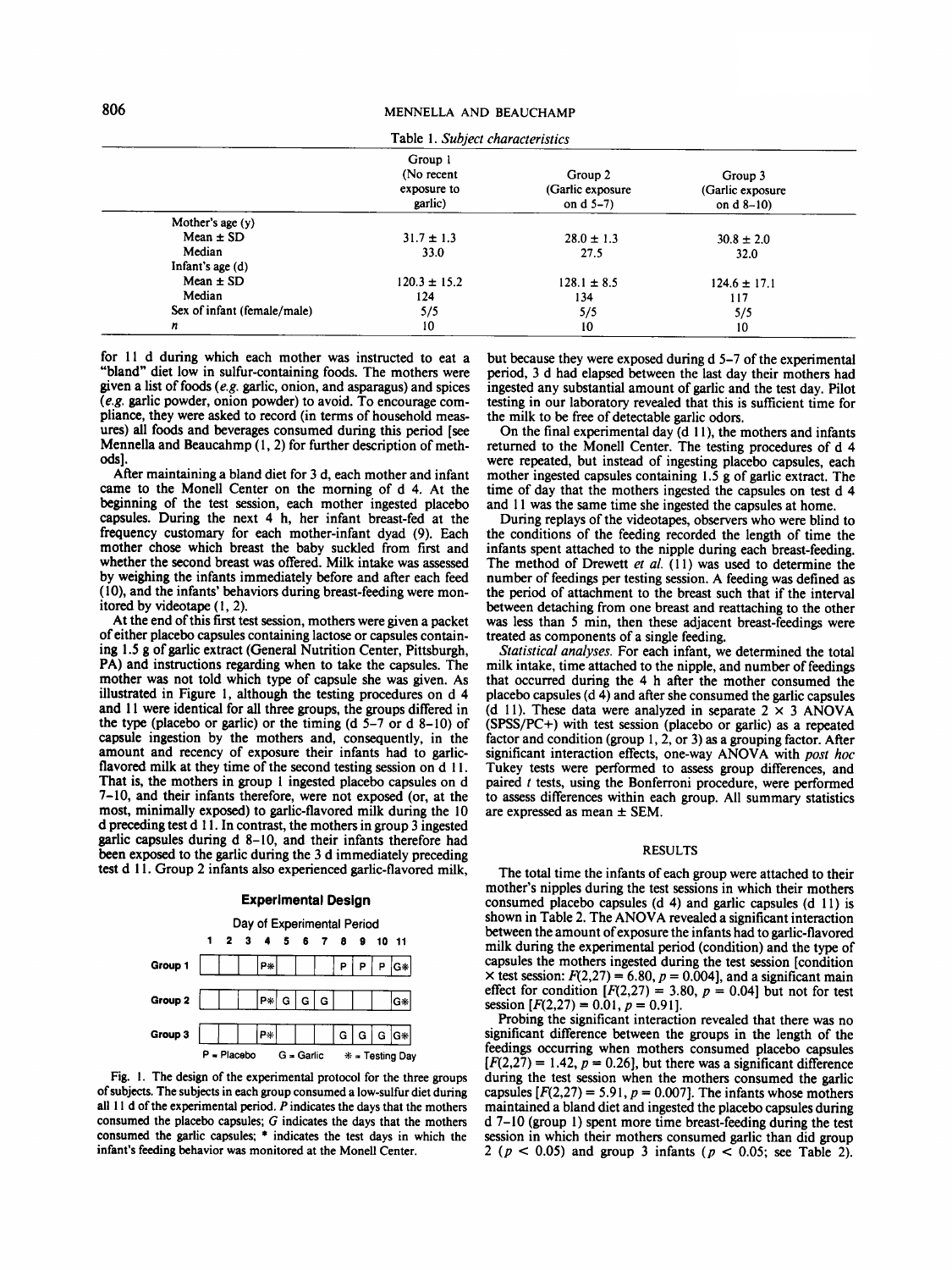## REPEATED EXPOSURE TO GARLIC-FLAVORED MILK **807**

|                                     | Group 1<br>(No recent<br>exposure to garlic) | Group 2<br>(Garlic exposure<br>on $d$ 5-7) | Group 3<br>(Garlic exposure)<br>on $d$ 8–10) |
|-------------------------------------|----------------------------------------------|--------------------------------------------|----------------------------------------------|
| Total time attached to nipple (min) |                                              |                                            |                                              |
| Placebo test session                | $37.6 \pm 4.4$                               | $28.0 \pm 2.7$                             | $34.1 \pm 4.9$                               |
| Garlic test session                 | $47.9 \pm 5.8$ <sup>+</sup>                  | $24.6 \pm 3.7$ ±                           | $27.8 \pm 5.81$                              |
| Total milk intake (mL)              |                                              |                                            |                                              |
| Placebo test session                | $193.4 \pm 19.2$                             | $243.4 \pm 22.5$                           | $204.7 \pm 14.2$                             |
| Garlic test session                 | $200.9 \pm 16.2$                             | $215.9 \pm 23.1$                           | $200.2 \pm 18.3$                             |
| Total number of feedings            |                                              |                                            |                                              |
| Placebo test session                | $3.1 \pm 0.3$                                | $3.2 \pm 0.2$                              | $2.4 \pm 0.3$                                |
| Garlic test session                 | $3.3 \pm 0.3$                                | $2.9 \pm 0.2$                              | $2.5 \pm 0.3$                                |
| n                                   | 10                                           | 10                                         | 10                                           |

\* The total time attached to the nipple, the amount of milk consumed, and the number of feedings are shown for each of two 4-h test sessions on d 4 and 11 of the experimental period. During the session on d 4, the mothers consumed placebo capsules, whereas on d I I they consumed garlic capsules. Group I infants had no exposure to the garlic capsules during test d 1 through 10; group 2 infants had exposure to the garlic capsules on d 5-7 of the experimental period; and group 3 infants had exposure to the garlic capsules during d 8-10.

 $t p < 0.01$  *vs* same group in the placebo test session.

 $\sharp p < 0.05$  vs group 1 in the same test session.

Moreover, group 1 infants spent significantly more time attached to their mother's breasts during the 4-h test session (d 11) in which their mother ingested the garlic  $(47.9 \pm 5.8 \text{ min})$  compared with the test session (d 4) in which she ingested the placebo capsules [37.6  $\pm$  4.4 min; paired  $t(9df) = -3.33$ ,  $p = 0.009$ ; see Table 21. As illustrated in Figure 2, the group 1 infants breastfed, on average, 30.8% longer when their mother's milk was flavored with garlic. Although there was a tendency for the infants who were exposed to garlic during the experimental period (groups 2 and 3) to spend less time breast-feeding when their mothers again consumed garlic (test d 11) compared with when their mothers consumed the placebo capsules (test d 4), this was not significant for either group 2 [paired  $t(9df) = 0.91$ ,  $p = 0.39$ ] or group 3 [paired  $t(9df) = 1.86$ ,  $p = 0.10$ ; see Table 2].

The amount of milk consumed by the infant [condition  $\times$  test session:  $F(2,27) = 1.34$ ,  $p = 0.28$ ; condition:  $F(2,27) = 0.99$ ,  $p =$ 0.39; test session:  $F(2,27) = 0.84$ ,  $p = 0.37$ ] and the number of times the infants fed during the testing sessions [condition  $\times$  test session:  $F(2,27) = 0.84$ ,  $p = 0.44$ ; condition:  $F(2,27) = 2.92$ ,  $p =$ 



Fig. 2. Percent difference in the amount of time the infants were attached to the nipple during the 4-h test session in which the mother consumed the garlic capsules (d 11) compared with the time attached when she consumed the placebo capsules (d 4). Group 1 infants had no exposure to the garlic capsules during test d I through 10. Group 2 infants had exposure to the garlic capsules on d 5-7 of the experimental period and Group 3 infants had exposure to the garlic capsules during d 8-10. Each infant's behaviors were monitored on two separate days, on d 4 when their mother ingested placebo capsules and on d I I when she ingested garlic capsules.

0.07; test session:  $F(2,27) = 0.00$ ,  $p = 1.00$ ] were not affected by the amount of exposure the infant had to garlic-flavored milk during the experimental period, the type of capsules ingested by the mother during the test session, or their interaction.

Because garlic ingestion by the lactating woman is said to be associated with "colic" in the breast-feeding infant (I 2), we asked each mother at the end of the study whether she noticed a change in her infant's behavior during the days that she took the capsules at home. Recall that none of the mothers were told what type of capsule they were given. Of the 20 women who ingested the garlic capsules at home (groups 2 and 3), all believed they had ingested garlic capsules, but only four reported that their infants were colicky during these 3 d; that is, they were fussier, cried more, or "had more **gas."** Interestingly, four of the 10 women who had ingested placebo capsules during these 3 d (group 1) believed they had ingested garlic capsules; each of these women also reported that their infants were colicky.

### DISCUSSION

Prior and repeated consumption of garlic by nursing mothers modified their infants' behaviors during breast-feeding when the mothers again consumed garlic. That is, the infants of mothers who had repeatedly consumed the garlic capsules during the experimental period (groups 2 and 3) breast-fed for similar periods of time during the 4-h test session in which their mothers consumed garlic (d 11) compared with the session in which their mothers ingested the placebo (d 4). In contrast, the infants who had no or minimal exposure to garlic volatiles in their mother's milk during the experimental period (group 1) spent more time breast-feeding when their mothers ingested garlic than when their mothers ingested the placebo, thus corroborating our previous findings (1).

Perhaps the garlic flavor became monotonous to those infants who were repeatedly exposed to it in mother's milk (groups 2 and 3). Over the short term, children (13) and adults (7) report that the palatability of a food, and the amount of it consumed, declines after repeated consumption of that food, whereas less recently consumed foods are considered more palatable and stimulate food intake. Moreover, the garlic-flavored milk may have aroused the infants who were exposed to a diet of mother's milk relatively low in flavor, garlic-like compounds, or both (group 1). When aroused, mammalian infants will suck more ( 14) and exhibit a variety of other oral behaviors ( 15, 16). This enhanced suckling time did not result in an increase in milk intake, however. The absence of an effect on the infant's milk intake may reflect milk availability, infant capacity, or both. Nonetheless, these findings suggests that the sensory attributes of